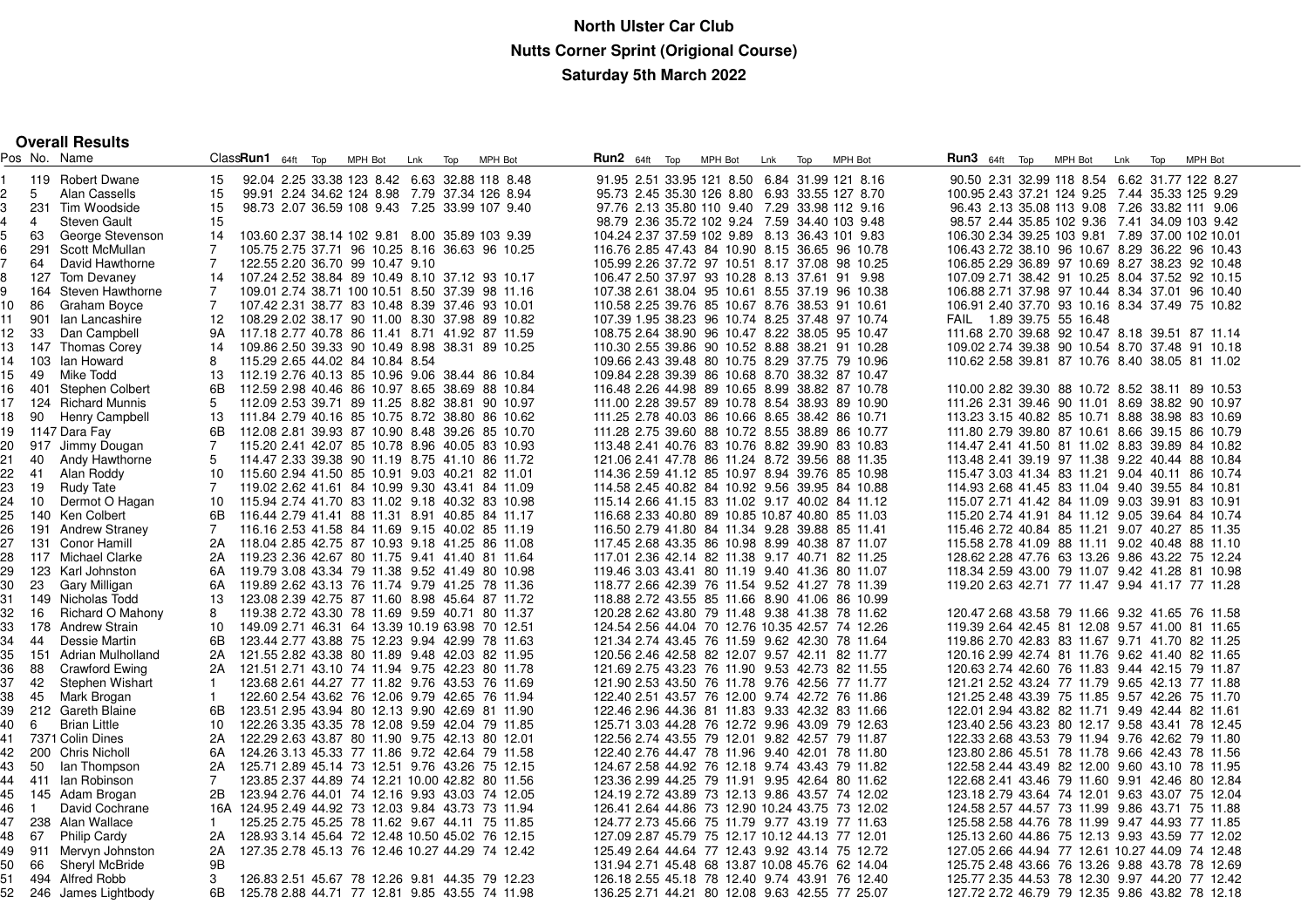#### **Overall Results - Continued**

75 78 Malachy Loughran 10

76 174 Kevin McLaughlin 1177 83 Oliver Cormican <sup>12</sup>78 331 John Donnelly 15

 $11$ 

| 53          | Paul Magill<br>15             | 2B        | 128.71 2.63 45.58 70 12.69 10.24 45.29 71 12.28     |                | 126.49 2.44 44.83 71 12.42 10.03 44.36 71 12.41 |  | 125.89 2.47 44.92 72 12.05 10.16 44.20 72 12.09 |  |
|-------------|-------------------------------|-----------|-----------------------------------------------------|----------------|-------------------------------------------------|--|-------------------------------------------------|--|
| 54          | 417 Derek Robinson            | 11        | 126.08 2.66 46.09 76 12.09 9.87 43.23 82 12.14      |                | 126.33 3.07 45.64 80 11.97 10.19 43.66 80 11.80 |  | <b>FAIL</b> 2.57                                |  |
| 55          | 171 Ian Paget                 |           | 16A 127.41 2.88 45.61 74 12.12 10.14 44.74 74 11.92 |                | 126.33 2.63 45.62 74 12.24 10.03 43.90 76 11.91 |  | 126.18 2.75 45.23 74 12.18 9.96 44.16 75 11.90  |  |
| 56          | 3311 Conor O Boyle            | 2B        | 127.85 2.67 45.42 72 12.28 10.27 45.01 72 12.20     |                | 127.34 2.56 45.32 72 12.20 10.07 44.88 73 12.31 |  | 126.56 2.57 45.39 72 12.09 10.25 44.08 73 12.18 |  |
| 57          | 101 Bill Blair                |           | 16A 127.28 2.97 45.94 73 12.23 9.92 43.78 76 12.44  |                | 126.76 2.96 44.99 76 12.35 9.72 44.38 70 12.36  |  | 133.33 3.06 46.95 78 12.55 10.63 46.51 69 13.63 |  |
| 58          | 168 Barry McCann              | 2B        | 128.62 2.81 45.62 73 12.46 10.15 45.11 72 12.47     |                | 128.48 2.69 45.63 72 12.41 10.40 45.02 72 12.33 |  | 127.73 2.65 45.17 71 12.21 10.17 45.00 70 12.53 |  |
| 59          | 173 Mervyn Getty              |           | 16A 129.52 2.65 46.19 70 12.42 10.31 45.57 72 12.38 |                | 127.82 2.57 46.45 72 12.33 10.34 44.11 72 12.02 |  | 128.17 2.84 46.34 70 12.88 10.26 43.86 72 11.99 |  |
| 60          | <b>Vincent Rodgers</b><br>-73 |           | 16A 130.54 3.07 46.54 70 12.50 10.36 45.51 70 12.56 |                | 127.85 2.53 45.70 72 12.38 10.38 44.45 72 12.41 |  | 129.20 2.85 45.62 71 12.40 10.92 45.12 71 12.29 |  |
| 61          | John Whitley<br>-51           | 13        | 128.54 2.89 44.08 73 11.94 10.33 44.72 51 14.58     |                |                                                 |  | 128.33 3.23 45.34 69 12.47 10.59 44.53 73 12.17 |  |
| 62          | Craig Smyth<br>177            | 2B        | 136.91 2.76 47.90 61 13.93 11.08 47.86 64 13.38     |                | 128.94 2.63 46.07 71 12.49 10.40 44.56 70 12.79 |  | 128.91 2.72 46.17 70 12.39 10.16 44.98 71 12.49 |  |
| 63          | Emma Campbell<br>95           | 9A        | 131.18 2.65 47.30 72 12.45                          | 76.16 72 12.38 | 133.59 2.66 48.55 72 12.43 10.47 47.02 73 12.46 |  | 129.69 2.50 47.17 72 12.16 10.42 45.40 72 12.04 |  |
| 64          | Mark Smyth<br>-17             | 2B        | 144.26 2.50 63.18 77 65.09                          | 46.14 70 26.17 | 130.58 2.63 46.25 70 12.68 10.34 46.08 68 12.60 |  | 131.88 2.55 46.72 66 12.67 10.63 46.41 68 12.90 |  |
| 65          | 114 Jason Frazer              | 9A        | 133.54 2.77 47.87 72 12.91 10.87 46.57 71 12.55     |                | 130.68 2.90 46.71 72 12.64 10.59 45.54 73 12.30 |  | 131.67 2.63 48.85 73 12.40 10.34 45.26 73 12.19 |  |
| 66          | 142 Arnie Wishart             |           | 133.86 2.63 47.97 71 12.91 10.67 46.69 70 12.99     |                | 130.77 2.57 47.45 73 12.28 10.46 45.39 74 12.62 |  | 131.54 2.55 47.22 74 12.54 10.97 45.86 71 12.40 |  |
| 67          | 604 Joshua Baird              | 10        | 132.13 3.30 47.86 73 13.03 10.71 44.99 74 12.24     |                |                                                 |  |                                                 |  |
| 68          | Amy Hawthorne<br>35           | 2A        | 139.74 3.12 50.74 70 13.19 11.68 48.76 76 12.25     |                | 132.84 2.86 48.19 76 12.07 10.85 46.75 78 12.12 |  | 134.90 2.75 49.92 74 12.33 10.98 47.23 79 11.69 |  |
| 69          | 182 Andrew Kernohan           | 6B        | 137.31 2.60 45.27 77 12.06 10.17 44.31 77 22.90     |                |                                                 |  |                                                 |  |
| 170         | Kathy McDade<br>3             |           | 145.05 3.24 51.89 62 13.86 11.63 50.80 62 13.63     |                | 142.47 3.28 51.25 62 13.51 11.49 49.50 64 13.44 |  | 156.82 3.10 66.76 66 13.03 11.68 48.74 66 13.51 |  |
| 71          | 82<br>Paul Forsythe           |           | 145.33 2.63 43.87 71 12.12 10.60 56.07 42 20.04     |                |                                                 |  |                                                 |  |
| 72          | Phil Robinson<br>-61          | 6A        |                                                     |                |                                                 |  |                                                 |  |
| <b>1</b> 73 | 731 Damien Corey              | 6B        |                                                     |                |                                                 |  |                                                 |  |
| 74          | 452 David Aiken               | <b>9A</b> |                                                     |                |                                                 |  |                                                 |  |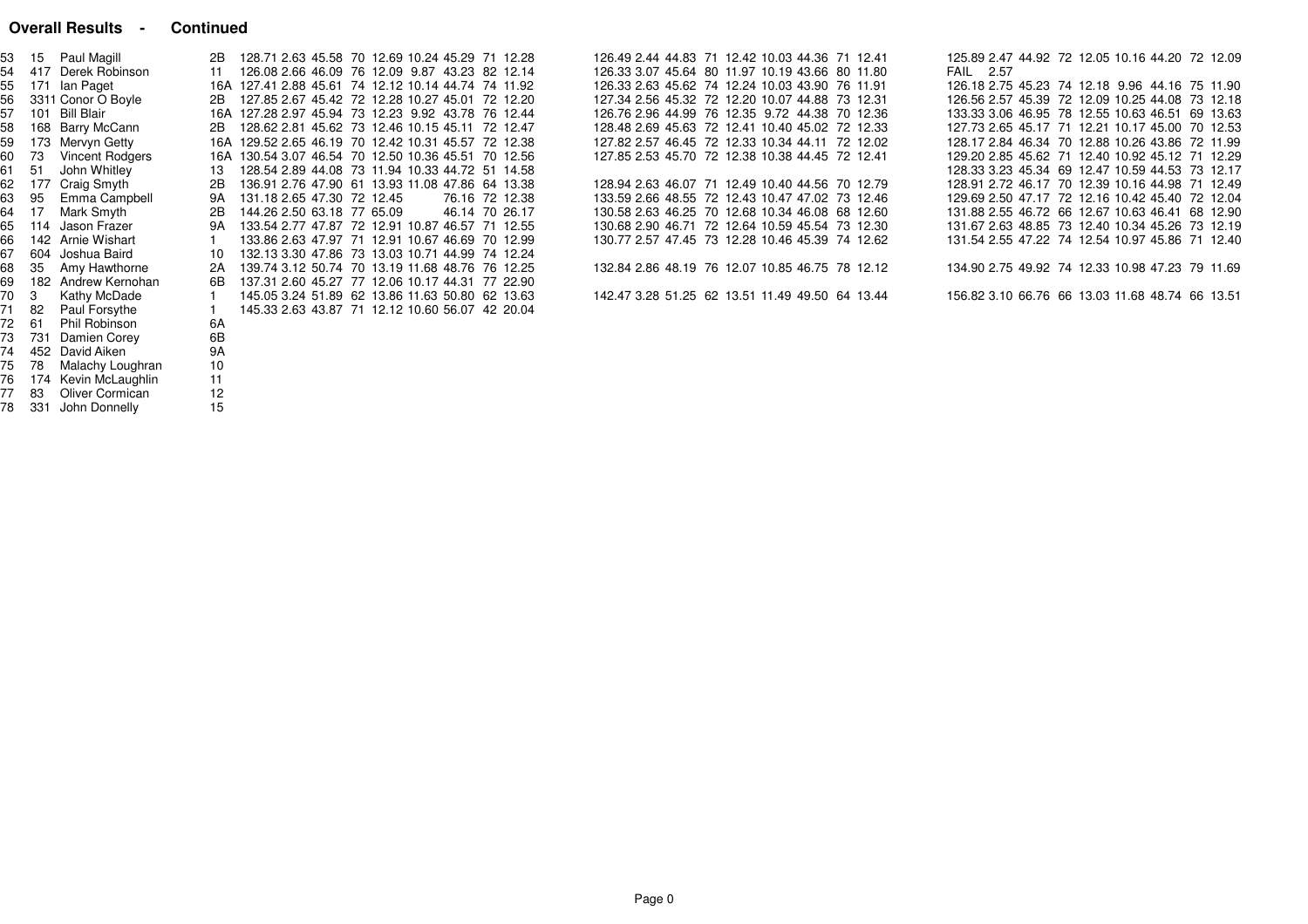# **Class 1 Road Going Series Production Cars up to 1700cc 2WD only** Class Record Garry McClurg Citreon AX 124.53 secs June 2017

| Pos | No. | Name            | Car             | Run    | Run <sub>2</sub> | Run 3  |        |
|-----|-----|-----------------|-----------------|--------|------------------|--------|--------|
|     | 42  | Stephen Wishart | Peugeot 106     | 123.68 | 121.90           | 121.21 | 121.21 |
|     | 45  | Mark Brogan     | Citroen Saxo    | 122.60 | 122.40           | 121.25 | 121.25 |
|     | 238 | Alan Wallace    | Honda DelSol    | 125.25 | 124.77           | 125.58 | 124.77 |
|     | 142 | Arnie Wishart   | Peugeot 106 Gti | 133.86 | 130.77           | 131.54 | 130.77 |
|     |     | Kathy McDade    | Honda Civic     | 145.05 | 142.47           | 156.82 | 142.47 |
|     | 82  | Paul Forsythe   | Peugeot 106     | 145.33 |                  |        | 145.33 |

#### **Class 2A Road Going Series Production Cars over 1700cc 2WD only**

Class Record Wesley McCreary 113.41 secs 2014

| os | No.  | Name                     | Car                      | Run    | Run 2  | Run 3  |        |
|----|------|--------------------------|--------------------------|--------|--------|--------|--------|
|    | 131  | Conor Hamill             | BMW M3                   | 118.04 | 117.45 | 115.58 | 115.58 |
|    | 117  | Michael Clarke           | Lotus Elise              | 119.23 | 117.01 | 128.62 | 117.01 |
|    | 151  | <b>Adrian Mulholland</b> | Ford RS2000              | 121.55 | 120.56 | 120.16 | 120.16 |
|    | 88   | Crawford Ewing           | Renault Megane           | 121.51 | 121.69 | 120.63 | 120.63 |
|    | 7371 | Colin Dines              | Renault Clio 172         | 122.29 | 122.56 | 122.33 | 122.29 |
|    | 50   | lan Thompson             | Porsche Boxster S        | 125.71 | 124.67 | 122.58 | 122.58 |
|    | 67   | Philip Cardy             | Mazda Mx5                | 128.93 | 127.09 | 125.13 | 125.13 |
|    | 911  | Mervyn Johnston          | <b>Bmw Mini Cooper s</b> | 127.35 | 125.49 | 127.05 | 125.49 |
|    | 35   | Amy Hawthorne            | Renault Clio 172         | 139.74 | 132.84 | 134.90 | 132.84 |

# **Class 2B Road Going Series Production Cars over 1700cc 2WD only** Class Record Wesley McCreary 113.41 secs 2014

| Pos | No.  | Name                                                 | Car       | Run 1  | Run 2  | Run 3  |        |
|-----|------|------------------------------------------------------|-----------|--------|--------|--------|--------|
|     | 145  | Adam Brogan                                          | Mazda Mx5 | 123.94 | 124.19 | 123.18 | 123.18 |
|     | 15   | Paul Magill                                          | Mazda Mx5 | 128.71 | 126.49 | 125.89 | 125.89 |
|     | 3311 | Conor O Boyle                                        | Mazda Mx5 | 127.85 | 127.34 | 126.56 | 126.56 |
|     | 168  | Barry McCann                                         | Mazda Mx5 | 128.62 | 128.48 | 127.73 | 127.73 |
|     | 177  | Craig Smyth                                          | Mazda Mx5 | 136.91 | 128.94 | 128.91 | 128.91 |
|     | 17   | Mark Smyth                                           | Mazda Mx5 | 144.26 | 130.58 | 131.88 | 130.58 |
|     |      | <b>Class 3 Road Going Series Production Cars 4WD</b> |           |        |        |        |        |
|     |      | Class Record Ivan McCullough 111.63 secs 2015        |           |        |        |        |        |
| Pos | No.  | Name                                                 | Car       | Run 1  | Run 2  | Run 3  |        |

|     | 494                             | Alfred Robb                                                                                                                        | Toyota GR Yaris                               | 126.83      | 126.18                             | 125.77                             | 125.77             |  |
|-----|---------------------------------|------------------------------------------------------------------------------------------------------------------------------------|-----------------------------------------------|-------------|------------------------------------|------------------------------------|--------------------|--|
|     |                                 | <b>Class 5 All other Road Going Specialist Production Cars</b><br>Class Record Godfrey McCartney Lotus Elise 115.59 secs June 2017 |                                               |             |                                    |                                    |                    |  |
| Ρos | No.                             | Name                                                                                                                               | Car                                           | Run         | Run 2                              | Run 3                              |                    |  |
|     | 124<br>$\overline{\phantom{a}}$ | <b>Richard Munnis</b><br>.                                                                                                         | Westfield Megabusa<br>$111 - 121 + 122 = 111$ | 112.09<br>. | 111.00<br>$\overline{\phantom{a}}$ | 111.26<br>$\overline{\phantom{a}}$ | 111.00<br>$\cdots$ |  |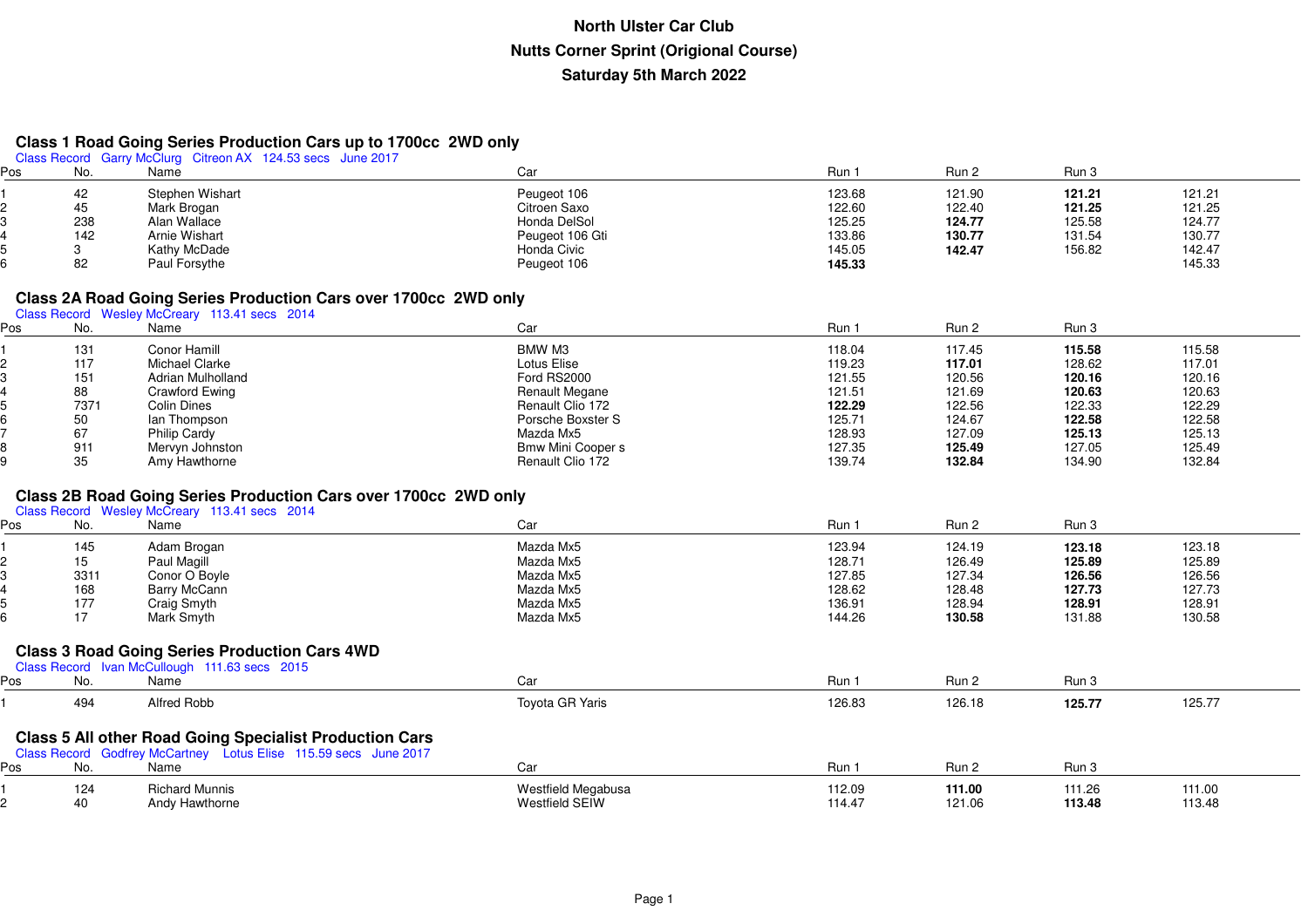#### **Class 6A Modified Series Production Cars 2V 2WD only**

|     |      | Class Record Johnny Vaughan 112.89 secs 2016                   |                                 |        |        |        |        |
|-----|------|----------------------------------------------------------------|---------------------------------|--------|--------|--------|--------|
| Pos | No.  | Name                                                           | Car                             | Run 1  | Run 2  | Run 3  |        |
|     | 123  | Karl Johnston                                                  | Mini                            | 119.79 | 119.46 | 118.34 | 118.34 |
|     | 23   | Gary Milligan                                                  | <b>Mini 1400</b>                | 119.89 | 118.77 | 119.20 | 118.77 |
|     | 200  | Chris Nicholl                                                  | <b>Mini 1380</b>                | 124.26 | 122.40 | 123.80 | 122.40 |
|     | 61   | Phil Robinson                                                  | Ford KA                         |        |        |        | N/S    |
|     |      |                                                                |                                 |        |        |        |        |
|     |      | Class 6B Modified Series Production Cars Multi valve 2WD only  |                                 |        |        |        |        |
|     |      | Class Record Steven Gault Citreon Saxo 109.07 secs June 2017   |                                 |        |        |        |        |
| ∍os | No.  | Name                                                           | Car                             | Run 1  | Run 2  | Run 3  |        |
|     |      |                                                                |                                 |        |        |        |        |
|     | 401  | Stephen Colbert                                                | <b>TABLOT SUNBEAM</b>           | 112.59 | 116.48 | 110.00 | 110.00 |
|     | 1147 | Dara Fay                                                       | Suzuki Swift                    | 112.08 | 111.28 | 111.80 | 111.28 |
|     | 140  | Ken Colbert                                                    | <b>Talbot Sunbeam lotus</b>     | 116.44 | 116.68 | 115.20 | 115.20 |
|     | 44   | Dessie Martin                                                  | Honda Civic                     | 123.44 | 121.34 | 119.86 | 119.86 |
|     | 212  | Gareth Blaine                                                  | Ford Focus                      | 123.51 | 122.46 | 122.01 | 122.01 |
|     | 246  | James Lightbody                                                | <b>BMW Mini Cooper s</b>        | 125.78 | 136.25 | 127.72 | 125.78 |
|     | 182  | Andrew Kernohan                                                | Renault Clio 182                | 137.31 |        |        | 137.31 |
|     | 731  | Damien Corey                                                   | Mini Copper                     |        |        |        | N/S    |
|     |      |                                                                |                                 |        |        |        |        |
|     |      | <b>Class 7 Modified Specialist Production cars 2WD only</b>    |                                 |        |        |        |        |
|     |      | Class Record Stephen Donnelly 104.60 secs 2010                 |                                 |        |        |        |        |
| Pos | No.  | Name                                                           | Car                             | Run 1  | Run 2  | Run 3  |        |
|     | 291  | Scott McMullan                                                 | Reis Aero                       | 105.75 | 116.76 | 106.43 | 105.75 |
|     | 64   | David Hawthorne                                                | Westfield Megabusa              | 122.55 | 105.99 | 106.85 | 105.99 |
|     | 164  | Steven Hawthorne                                               | Westfield Megabusa              | 109.01 | 107.38 | 106.88 | 106.88 |
|     | 86   | Graham Boyce                                                   | <b>DAX S2000</b>                | 107.42 | 110.58 | 106.91 | 106.91 |
|     | 917  | Jimmy Dougan                                                   | Ni seven Seven                  | 115.20 | 113.48 | 114.47 | 113.48 |
|     | 19   | Rudy Tate                                                      | Locost Megablade                | 119.02 | 114.58 | 114.93 | 114.58 |
|     | 191  | <b>Andrew Straney</b>                                          | Locost Megablade                | 116.16 | 116.50 | 115.46 | 115.46 |
|     | 411  | lan Robinson                                                   | Locosr Megablade                | 123.85 | 123.36 | 122.68 | 122.68 |
|     |      |                                                                |                                 |        |        |        |        |
|     |      | Class 8 Sports Libre Special Saloon Cars up to 1400cc 2WD only |                                 |        |        |        |        |
|     |      | Class Record Roger Gage 105.63 secs 2015                       |                                 |        |        |        |        |
| Pos | No.  | Name                                                           | Car                             | Run 1  | Run 2  | Run 3  |        |
|     |      |                                                                |                                 |        |        |        |        |
|     | 103  | lan Howard                                                     | Maguire Mini<br>Ford RSR Escort | 115.29 | 109.66 | 110.62 | 109.66 |
|     | 16   | Richard O Mahony                                               |                                 | 119.38 | 120.28 | 120.47 | 119.38 |
|     |      |                                                                |                                 |        |        |        |        |
|     |      | Class 9A Sports Libre Saloon Sports GT Cars 2WD only           |                                 |        |        |        |        |
|     |      | Class Record Gerard O Connell 110.00 secs 2016                 |                                 |        |        |        |        |
| Pos | No.  | Name                                                           | Car                             | Run 1  | Run 2  | Run 3  |        |
|     | 33   | Dan Campbell                                                   | <b>Toyota Starlet</b>           | 117.18 | 108.75 | 111.68 | 108.75 |
|     | 95   | Emma Campbell                                                  | Peugeot 106                     | 131.18 | 133.59 | 129.69 | 129.69 |
|     | 114  | Jason Frazer                                                   | Rover Metro Gti                 | 133.54 | 130.68 | 131.67 | 130.68 |
|     | 452  | David Aiken                                                    | Vauxhall Nova                   |        |        |        | N/S    |
|     |      |                                                                |                                 |        |        |        |        |
|     |      | Class 9B Sports Libre Closed Wheel Sports Racing Cars 2WD Only |                                 |        |        |        |        |
|     |      | Class Record Gerard O Connell 97.81 secs 2016                  |                                 |        |        |        |        |
| ∍os | No.  | Name                                                           | Car                             | Run 1  | Run 2  | Run 3  |        |
|     |      |                                                                |                                 |        |        |        |        |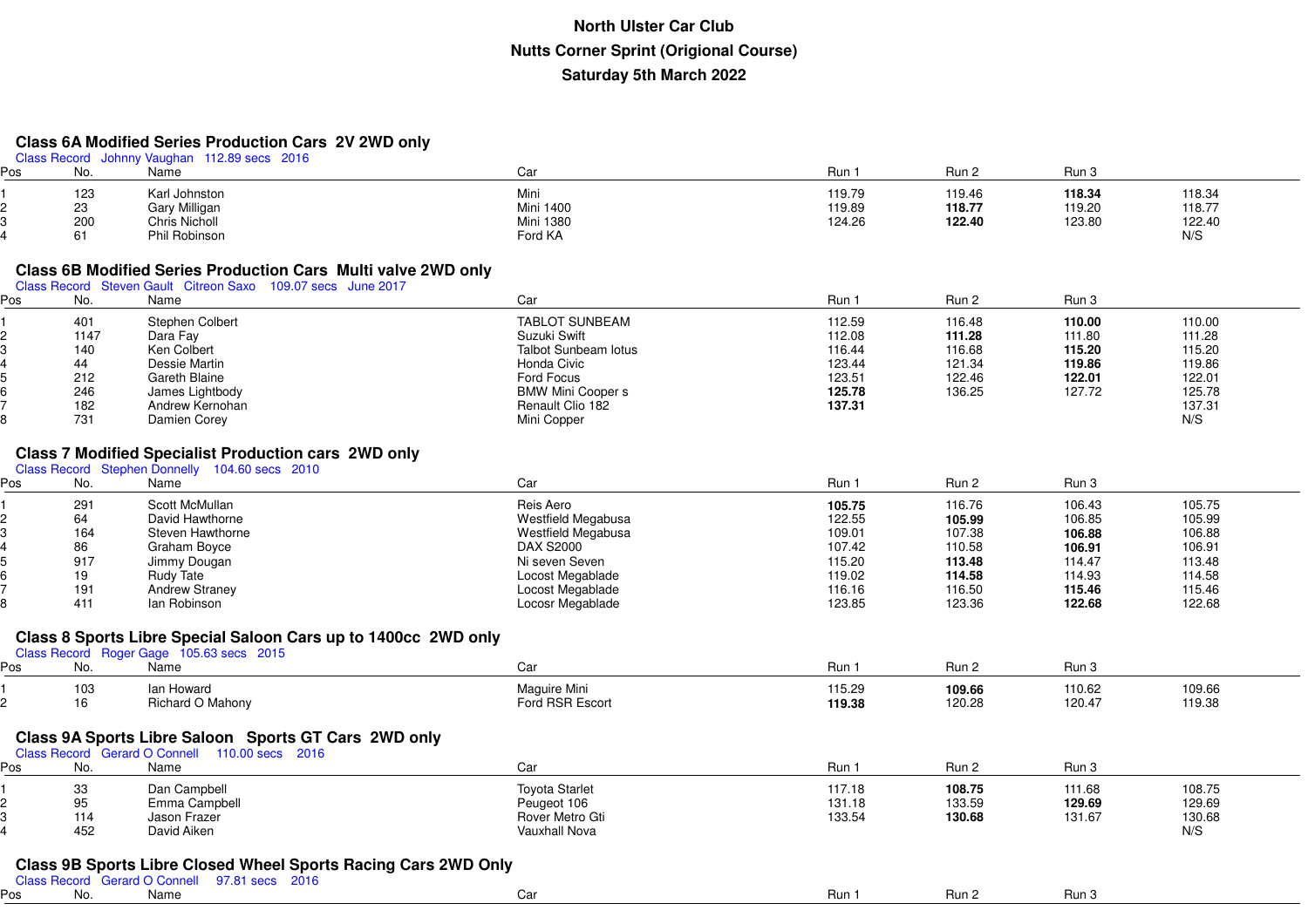<sup>66</sup> Sheryl McBride Global GT1 131.94 **125.75**

1

125.75 125.75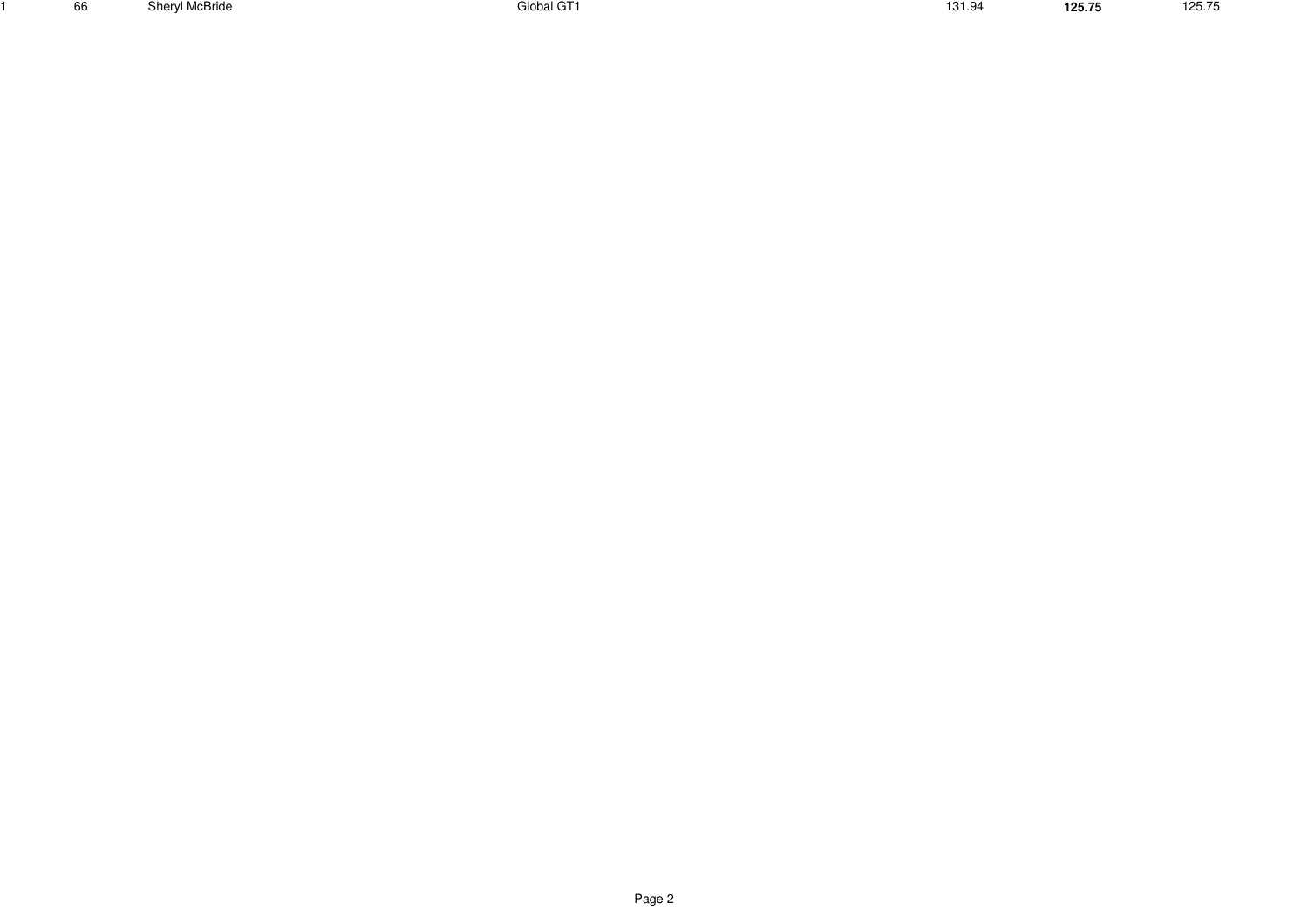#### **Class 10 Sports Libre Rally Cars up to 1650cc Multivalve and 2100cc 8 valve 2WD only**

5

|     |     | Class Record Daniel Campbell 112.91 secs 2016                                       |                       |        |        |             |        |  |
|-----|-----|-------------------------------------------------------------------------------------|-----------------------|--------|--------|-------------|--------|--|
| Pos | No. | Name                                                                                | Car                   | Run 1  | Run 2  | Run 3       |        |  |
|     | 41  | Alan Roddy                                                                          | CITROEN SAXO s1600    | 115.60 | 114.36 | 115.47      | 114.36 |  |
|     | 10  | Dermot O Hagan                                                                      | Honda Civc            | 115.94 | 115.14 | 115.07      | 115.07 |  |
|     | 178 | <b>Andrew Strain</b>                                                                | Peugeot 205           | 149.09 | 124.54 | 119.39      | 119.39 |  |
|     | 6   | <b>Brian Little</b>                                                                 | Ford Escort G3        | 122.26 | 125.71 | 123.40      | 122.26 |  |
|     | 604 | Joshua Baird                                                                        | <b>Vauxhall Corsa</b> | 132.13 |        |             | 132.13 |  |
|     | 78  | Malachy Loughran                                                                    | FORD ESCORT MK2       |        |        |             | N/S    |  |
|     |     |                                                                                     |                       |        |        |             |        |  |
|     |     | Class 11 Sports Libre Rally Cars over 1650cc Multivalve and 2100cc 8 valve 2WD only |                       |        |        |             |        |  |
|     |     | Class Record Dessie McCartney 108.30 secs June 2017                                 |                       |        |        |             |        |  |
| Pos | No. | Name                                                                                | Car                   | Run 1  | Run 2  | Run 3       |        |  |
|     |     |                                                                                     |                       |        |        |             |        |  |
|     | 417 | Derek Robinson                                                                      | <b>Talbot Sunbeam</b> | 126.08 | 126.33 | <b>FAIL</b> | 126.08 |  |
| 2   | 174 | Kevin McLaughlin                                                                    | vauxhall nova         |        |        |             | N/S    |  |
|     |     |                                                                                     |                       |        |        |             |        |  |
|     |     | Class 12 All other 4WD Sports Libre Cars                                            |                       |        |        |             |        |  |
|     |     | Class Record Ryan Murray 107.66 secs 2016                                           |                       |        |        |             |        |  |
| Pos | No. | Name                                                                                | Car                   | Run 1  | Run 2  | Run 3       |        |  |
|     | 901 | Ian Lancashire                                                                      | Subaru Impreza        | 108.29 | 107.39 | <b>FAIL</b> | 107.39 |  |
| 2   | 83  | <b>Oliver Cormican</b>                                                              | Mitsubishi Evo        |        |        |             | N/S    |  |
|     |     |                                                                                     |                       |        |        |             |        |  |
|     |     | Class 13 Racing Cars complying with Formula VW or Club Formula Ford (FF1600)        |                       |        |        |             |        |  |
|     |     | Class Record John Morgan 107.46 secs 2012                                           |                       |        |        |             |        |  |
| Pos | No. | Name                                                                                | Car                   | Run 1  | Run 2  | Run 3       |        |  |
|     |     |                                                                                     |                       |        |        |             |        |  |
|     | 49  | Mike Todd                                                                           | Mondiale M89s         | 112.19 | 109.84 |             | 109.84 |  |
|     | 90  | Henry Campbell                                                                      | Reynard FF89          | 111.84 | 111.25 | 113.23      | 111.25 |  |
| 3   | 149 | Nicholas Todd                                                                       | Mondiale M89s         | 123.08 | 118.88 |             | 118.88 |  |
|     | 51  | John Whitley                                                                        | Formula ford Swift 95 | 128.54 |        | 128.33      | 128.33 |  |
|     |     |                                                                                     |                       |        |        |             |        |  |
|     |     | Class 14 Racing Cars up to 2000cc 8 valve or up to 1400cc multivalve                |                       |        |        |             |        |  |
|     |     | Class Record Michael Roche 100.55 secs 2016                                         |                       |        |        |             |        |  |
| Pos | No. | Name                                                                                | Car                   | Run 1  | Run 2  | Run 3       |        |  |
|     | 63  | George Stevenson                                                                    | Force PT              | 103.60 | 104.24 | 106.30      | 103.60 |  |
| 2   | 127 | Tom Devaney                                                                         | Jedi Suzuki           | 107.24 | 106.47 | 107.09      | 106.47 |  |
|     | 147 | <b>Thomas Corey</b>                                                                 | Reynard SF80          | 109.86 | 110.30 | 109.02      | 109.02 |  |
|     |     |                                                                                     |                       |        |        |             |        |  |
|     |     | <b>Class 15 All other Racing Cars</b>                                               |                       |        |        |             |        |  |
|     |     | Class Record Adrian Pollock Dallara F301 90.65 secs April 2019                      |                       |        |        |             |        |  |
| Pos | No. | Name                                                                                | Car                   | Run 1  | Run 2  | Run 3       |        |  |
|     | 119 | <b>Robert Dwane</b>                                                                 | <b>OMS 25</b>         | 92.04  | 91.95  | 90.50       | 90.50  |  |
|     | 5   | Alan Cassells                                                                       | <b>Oms 25</b>         | 99.91  | 95.73  | 100.95      | 95.73  |  |
| 3   | 231 | Tim Woodside                                                                        | Pilbeam MP82          | 98.73  | 97.76  | 96.43       | 96.43  |  |
|     | 4   | Steven Gault                                                                        | Dallara F301          |        | 98.79  | 98.57       | 98.57  |  |
|     |     |                                                                                     |                       |        |        |             |        |  |

<sup>331</sup> John Donnelly Pilbeam MP 62 N/S